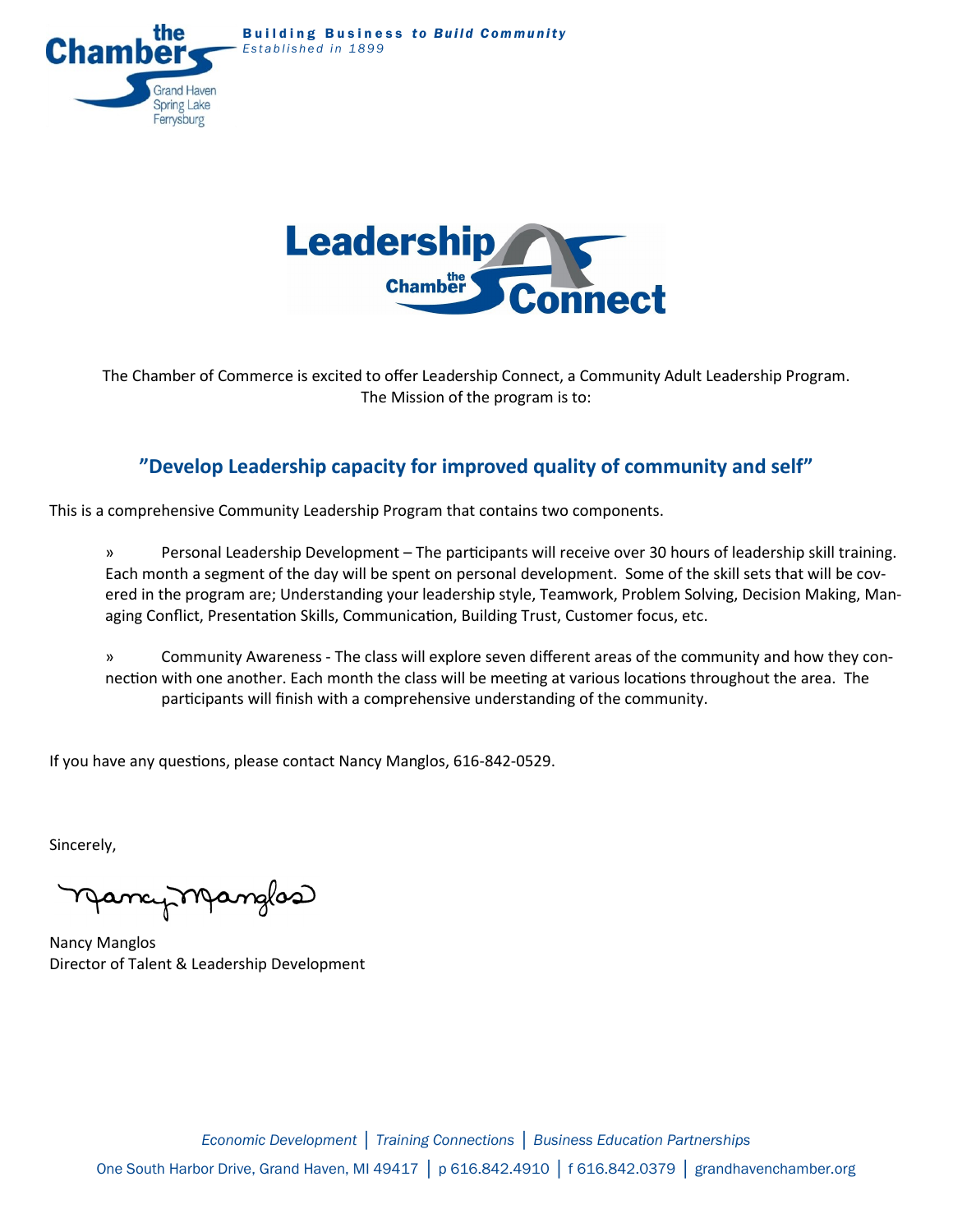

## **10% DISCOUNT FOR THE FIRST 10 APPLCIATIONS**

### **Application Instructions**

To assist the Selection Committee in giving you fair consideration, complete this application as accurately and completely as possible.

The Selection Committee is looking for applicants who…

- » Demonstrate commitment to the area.
- » Are willing to commit the time required to the Leadership program.
- » Are willing to invest time, resources & talents into strengthening our community.
- » Demonstrate a desire to better understand and improve their leadership style.

Send to: The Chamber of Commerce 1 S. Harbor Drive Grand Haven, Mi. 49417 Attn: Nancy Manglos

If you have any questions, please call Nancy Manglos at 616-842-0529.

# *The class is limited to 20 participants.*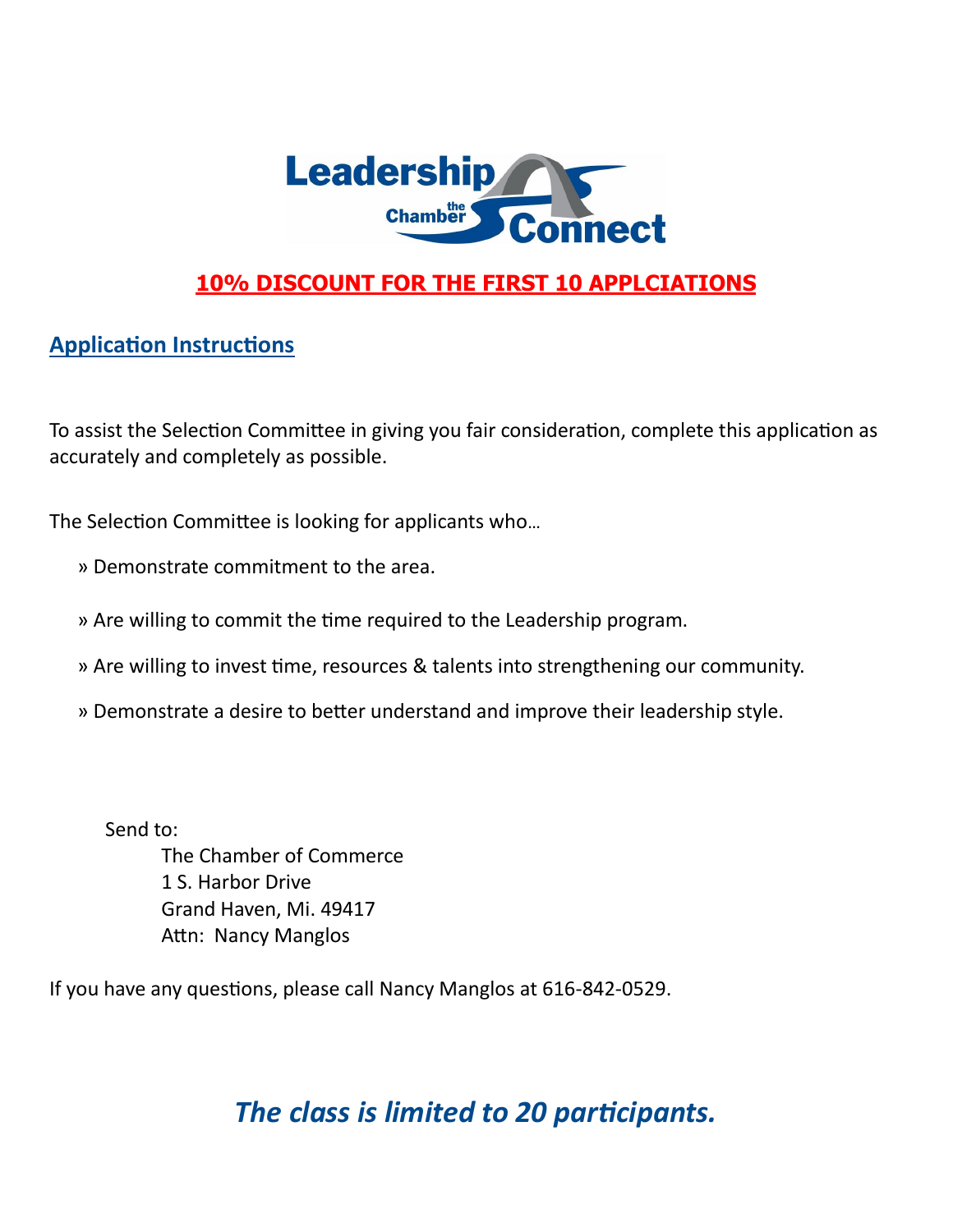

# **Leadership Connect Application**

|                                                                                                                                                                                                                                     | Last          | First                                                                                                           | Preferred Name                                                                                                                                                                                                                        |
|-------------------------------------------------------------------------------------------------------------------------------------------------------------------------------------------------------------------------------------|---------------|-----------------------------------------------------------------------------------------------------------------|---------------------------------------------------------------------------------------------------------------------------------------------------------------------------------------------------------------------------------------|
| <b>Business Address:</b> The contract of the contract of the contract of the contract of the contract of the contract of the contract of the contract of the contract of the contract of the contract of the contract of the contra |               |                                                                                                                 |                                                                                                                                                                                                                                       |
|                                                                                                                                                                                                                                     | <b>Street</b> | City                                                                                                            | Zip<br>Res. The contract of the contract of the contract of the contract of the contract of the contract of the contract of the contract of the contract of the contract of the contract of the contract of the contract of the contr |
|                                                                                                                                                                                                                                     |               |                                                                                                                 |                                                                                                                                                                                                                                       |
|                                                                                                                                                                                                                                     |               |                                                                                                                 |                                                                                                                                                                                                                                       |
|                                                                                                                                                                                                                                     |               |                                                                                                                 |                                                                                                                                                                                                                                       |
|                                                                                                                                                                                                                                     |               | Supervisor's Name & Title: Name of the state of the state of the state of the state of the state of the state o |                                                                                                                                                                                                                                       |
|                                                                                                                                                                                                                                     |               | Supervisor's Address, if different from above: _________________________________                                |                                                                                                                                                                                                                                       |
|                                                                                                                                                                                                                                     |               | What do you consider your highest responsibility, skill or career achievement so far?                           |                                                                                                                                                                                                                                       |
|                                                                                                                                                                                                                                     |               |                                                                                                                 |                                                                                                                                                                                                                                       |
|                                                                                                                                                                                                                                     |               |                                                                                                                 |                                                                                                                                                                                                                                       |
| <b>Education</b>                                                                                                                                                                                                                    |               |                                                                                                                 |                                                                                                                                                                                                                                       |
|                                                                                                                                                                                                                                     |               |                                                                                                                 |                                                                                                                                                                                                                                       |
|                                                                                                                                                                                                                                     |               | (List colleges, business or trade schools and/or other specialized training)                                    |                                                                                                                                                                                                                                       |
| Name & City of School                                                                                                                                                                                                               |               | Dates from-To                                                                                                   | Degree<br>Major                                                                                                                                                                                                                       |
|                                                                                                                                                                                                                                     |               | Special Awards, Honors, Extracurricular Activities and Any Special Honors or Awards for Leadership Activities   |                                                                                                                                                                                                                                       |
| <b>Organizations and Activities</b>                                                                                                                                                                                                 |               |                                                                                                                 |                                                                                                                                                                                                                                       |
|                                                                                                                                                                                                                                     |               | organizations of which you are or have been a member) - note these may be published                             |                                                                                                                                                                                                                                       |
|                                                                                                                                                                                                                                     | Organization  | Approximate Dates of Membership                                                                                 | Position Held or Participation                                                                                                                                                                                                        |
| 1.                                                                                                                                                                                                                                  |               |                                                                                                                 | (Please list, in order of importance to you, community, and civic, professional, business, religious, social, athletic and other                                                                                                      |